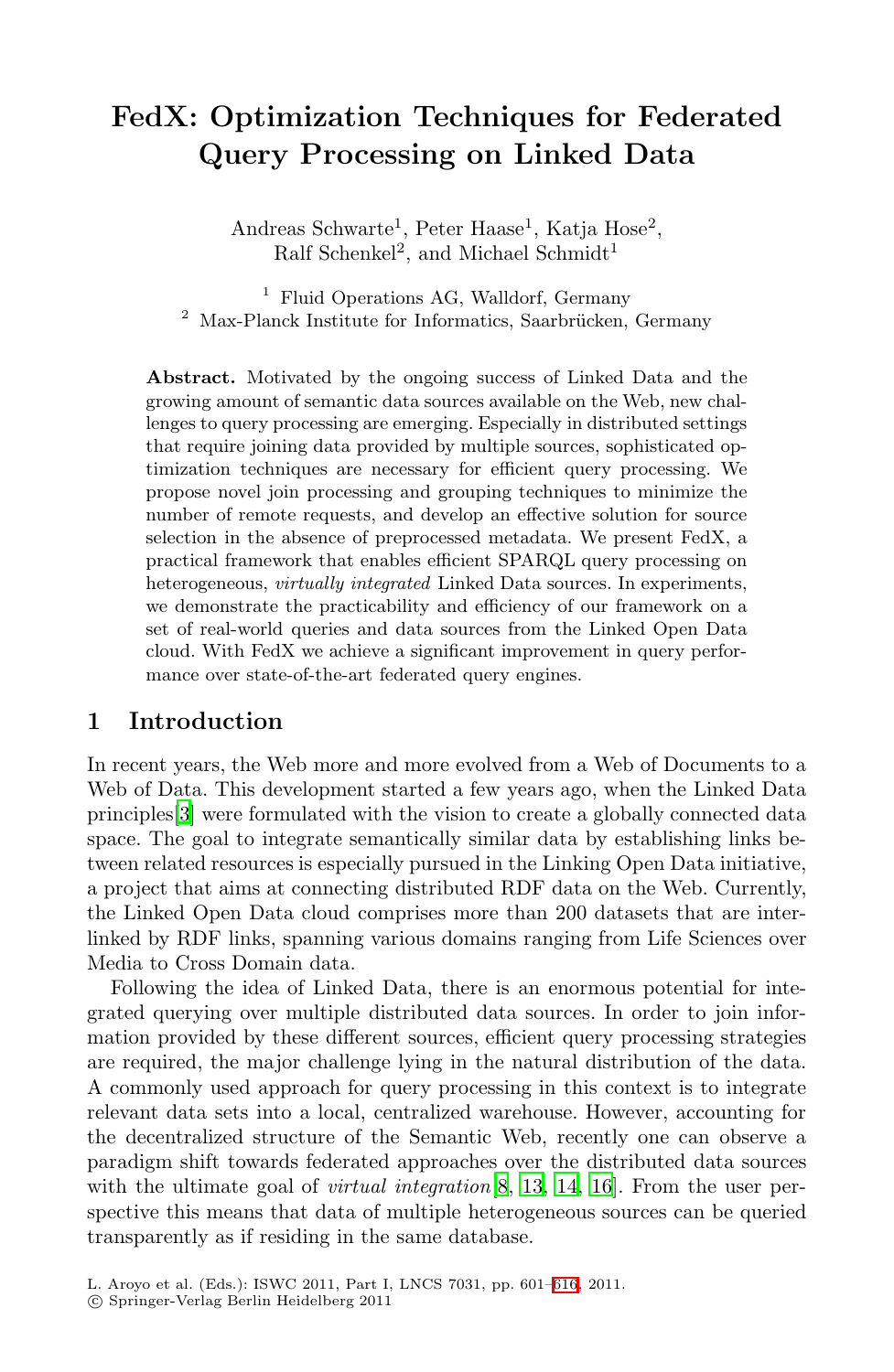While there are efficient solutions to query processing in the context of RDF for local, centralized repositories [5, 15, 23], research contributions and frameworks for federated query processing are still in the early stages. Available systems offer poor performance, do not support the full SPARQL standard, and/or require local preprocessed metadata and statistics. The problem we deal with in this work is to find optimization techniques that allow for efficient SPARQL query processing on federated Linked Data. Our goal is to provide optimizations that do not require any preprocessing  $-$  thus allowing for on-demand federation setup – and that are realizable using SPARQL 1.0 language features. Given that in a distributed setting communication costs induced by network latency and transfer of data are a considerable factor, we claim that reducing the number of (remote) requests that are necessary to answer a query must be minimized. Thus, join processing strategies as well as other sophisticated optimization approaches are needed to find an appropriate solution.

In sum[ma](#page-8-0)ry, our contributions are:

- We propose novel optimization techniques for federated RDF query processing (Section 3), including new join processing strategies for query processing targeted at minimizing the number of requests sent to federation members, mechanisms to group triple patterns that can be exclusively evaluated at single endpoints, and an effective approach for source selection without the need of preprocessed metadata.
- We present FedX (Section 4), a practical framework allowing for *virtual integration* of heterogeneous Linked Open Data sources into a federation. Our novel sophisticated optimization techniques combined with effective variants of existing approaches constitute the FedX query processing engine and allow for efficient SPARQL query processing. Linked Data sources can be integrated into the federation on-demand without preprocessing.
- We evaluate our system (Section 5) using experiments with a set of real-world queries and data sour[ces](#page-14-0). [W](#page-15-5)[e d](#page-15-6)emonstrate the practicability and efficiency of our framework on the basis of real data from the Linked Open Data cloud and compare our performance to other competitive systems.

### **2 Related Work**

Driven by the success of Linked Data, recently various solutions for federated query processing of heterogeneous RDF data sources have been discussed in the literature. A recent overview and analysis of federated data management and query optimization techniques is presented in  $[6]$ . [9, 10] discuss the consumption of Linked Data from a database perspective. Federated query processing from a relational point of view has been studied in database research for a long time [11, 21]. Although the architectures and optimization approaches required in the context of RDF query processing have the same foundation, several problems arise due to differences in the data models.

Generally, in the context of Linked Data query processing, we can distinguish (a) bottom-up strategies that discover sources during query processing by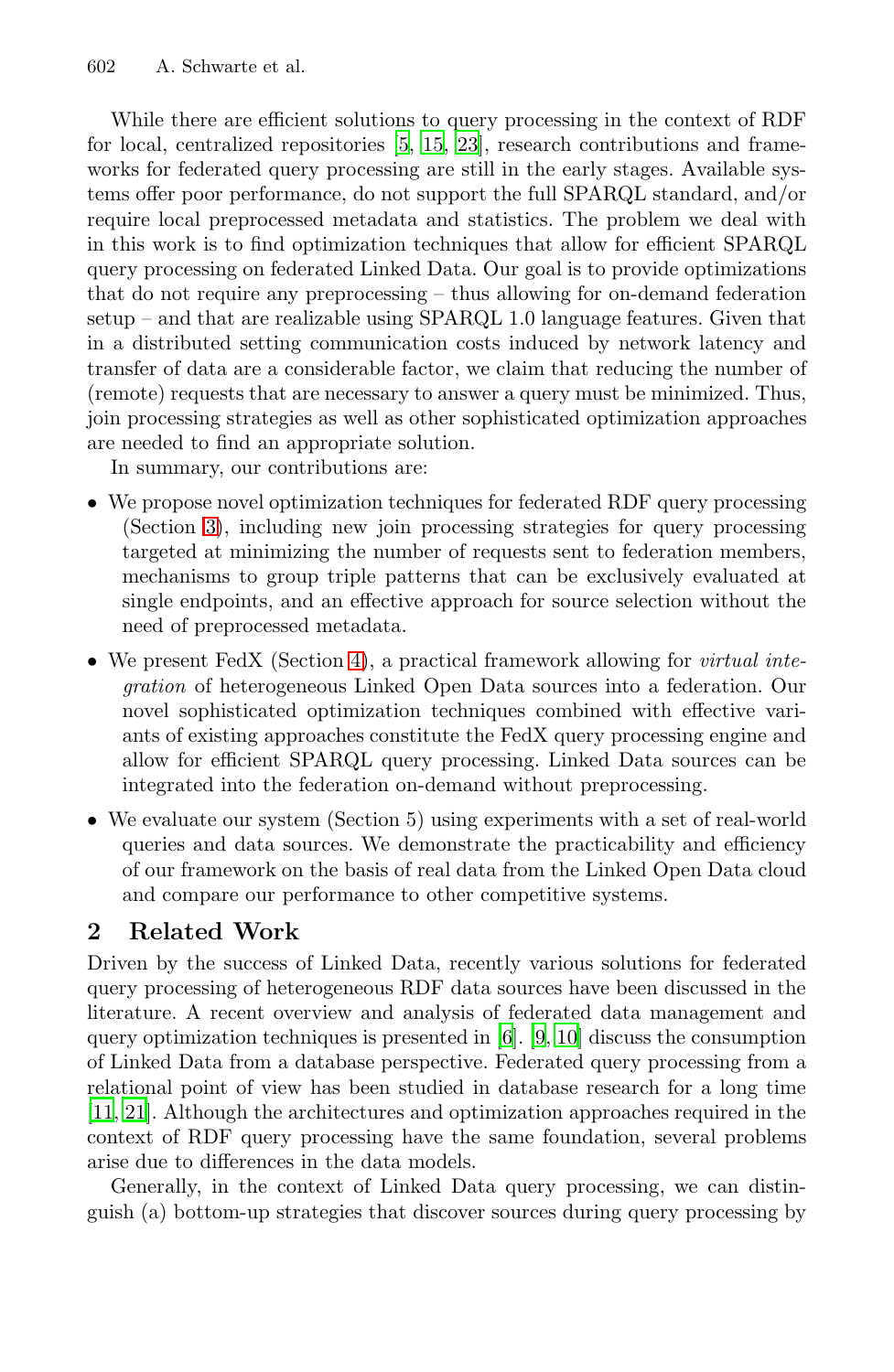following links between sources, and (b) top-down strategies that rely on upfront knowledge about relevant s[our](#page-15-3)ces [7, 12]. Several bottom-up techniques including active discovery of new sources based on Linked Data HTTP lookups have been proposed in the literature [8, 13]. New relevant sources are discovered at runtime by following URIs of intermediate results using an iterator-based pipelining approach [8] or using the novel *Symmetric Index Hash Join* operator [13].

In our work, we focus on top-down strategies, where the relevant sources are known, hence guaranteeing sound and complete result[s ov](#page-15-2)er a *virtually integrated* data graph. In the research community various systems implementing these strategies have been proposed. *DARQ* [16] is a query engine allowing for SPARQL query processing on a number of (distributed) SPARQL endpoints. DARQ uses so-called *service descriptions* to summarize capabilities and statistics of data providers. This information is used in the optimization steps for source selection, i.e. sources for a triple pattern are determined based on predicate index lookups. Consequently, DARQ restricts query processing to queries in which all predicates are bound. A similar approach is employed in *SemWIQ* [14]. SemWIQ uses a concept-based approach and performs source selection based on type information of RDF entities available in a local dynamic catalog. SemWIQ requires that all subjects i[n a](#page-2-0) SPARQL query are variables. In addition, the type of each subject must be explicitly or implicitly known. In contrast to previous systems, our solution does not need any local preprocessed metadata since a different technique is employed for source [se](#page-14-1)lection. This makes it suitable for on-demand federation setup and practical query processing. Moreover, there is no limitation with respect to the SPARQL query language.

The W3C's SPARQL Working Group started to work on language extensions targeting the requirements and challenges arising in the context of distributed  $SPARQL$  processing. In a recent working draft<sup>1</sup>, they propose the **SERVICE** operator, which allows for providing source information directly within the SPARQL query. In addition, BINDING clauses are introduced, which make it possible to efficiently communicate constraints to SPARQL endpoints. [2] provides a formal semantics for these features and presents a system called *SPARQL DQP*, which is capable of interpreting the new SERVICE keyword. SPARQL DQP does not need any preprocessed metadata, however, requires the endpoint to interpret SPARQL 1.1, which is typically not implemented in existing endpoints, as SPARQL 1.1 is currently available as a W3C working draft only.

<span id="page-2-0"></span>In contrast to SPARQL DQP, FedX does not require any SPARQL 1.1 extensions and achieves automatic source selection over a set of defined sources (which can be dynamically extended) without additional input from the user. Thus, query formulation is more intuitive for the user, while query processing in most cases is as efficient as with manual specification of service providers. In fact, this is not a restriction: when implementing the SPARQL 1.1 federation extensions in a future release, FedX can exploit the SERVICE keyword for improved source selection and use the BINDING clauses to further optimize queries.

<sup>1</sup> http://www.w3.org/TR/sparql11-federated-query/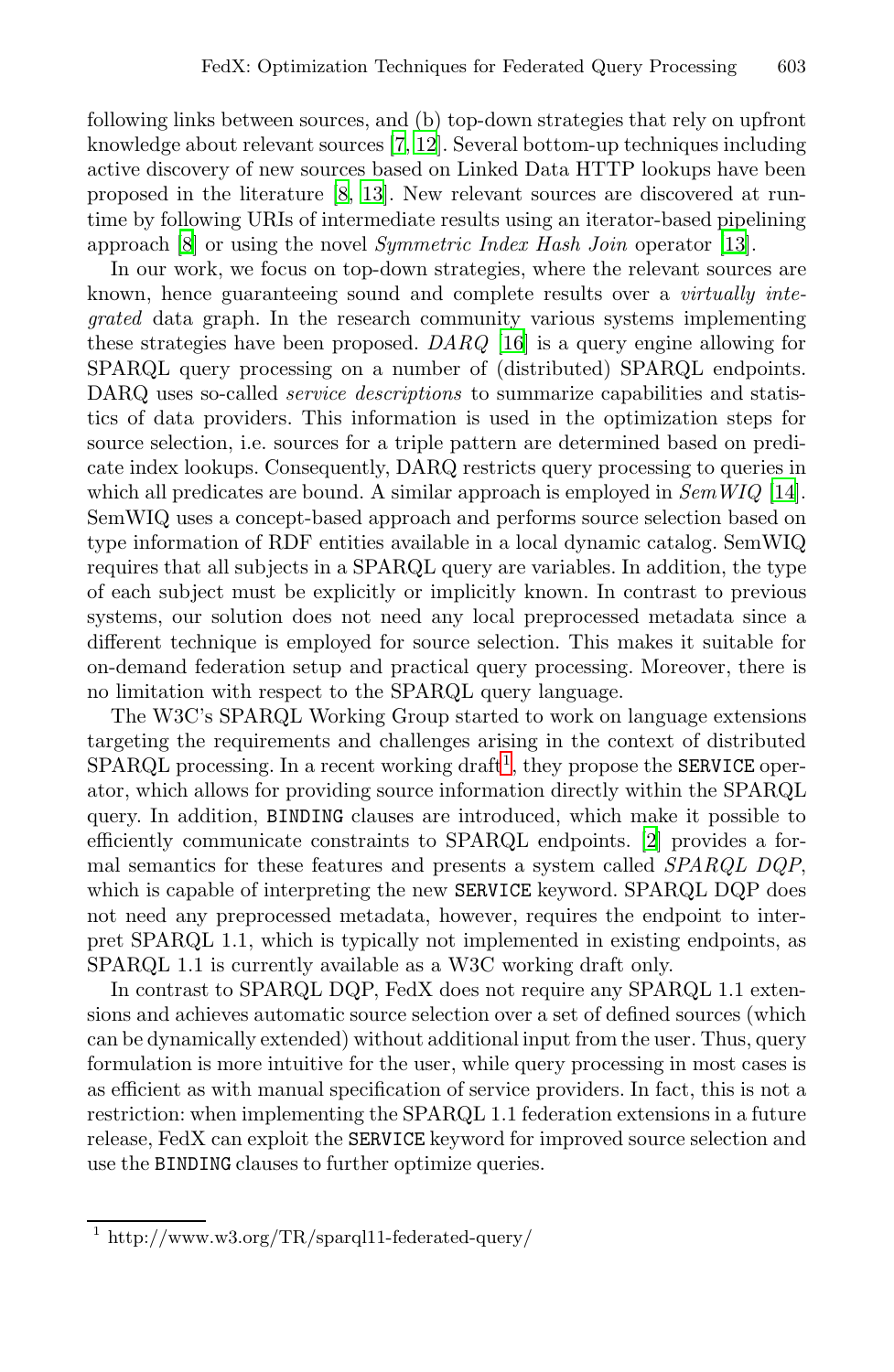Statistics can influence performance tremendously in a distributed setting. The VoID vocabulary (Vocabulary of Interlinked Datasets) [1] allows to specify various statistics and features of datasets in a uniform way at the endpoint. In addition, the SPARQL Working Group proposes the SPARQL 1.1 service descriptions<sup>2</sup>, which allow discovery of basic information about the SPARQL service. Although these (remote) statistics are a good foundation for various optimizations, the expressiveness is limited to basic statistics, such as the number of triples or distinct subjects. Currently, we focus on optimizations without these statistics, yet we are planning to incorporate them in a future release.

### **3 Optimization Techniques for Federated Linked Data**

In a federated setting with distributed data sources it is important to optimize the query in such a way that the number of intermediate requests is minimized, while still guaranteeing fast execution of the individual requests. While we support full SPARQL 1.0, our optimization techniques focus on conjunctive queries, namely basic graph patterns (BGPs). A BGP is a set of triple patterns, a triple pattern being a triple (subject, predicate, object) with variables in zero or more positions.

Given that the SPARQL semantics is compositional, our strategy is to apply the optimizations to all conjunctive subqueries independently (including, e.g., BGPs nested inside OPTIONAL clauses) to compute the intermediate result sets. Since we aim at a practical federation framework capable of on-demand configuration, we additionally focus on optimizations that do not require preprocessed metadata and that are realizable using SPARQL 1.0.

<span id="page-3-0"></span>In practice, there are two basic options to evaluate a SPARQL query in a federated setting: either (1) all triple patterns are individually and completely evaluated against every endpoint in the federation and the query result is constructed locally at the server or (2) an engine evaluates the query iteratively pattern by pattern, i.e., starting with a single triple pattern and substituting mappings from the pattern in the subsequent evaluation step, thus evaluating the query in a nested loop join fashion (NLJ). The problem with (1) is that, in particular when evaluating queries containing non-selective triple patterns (such as e.g. (?a,sameAs,?b)), a large amount of potentially irrelevant data needs to be shipped from the endpoints to the server. Therefore, we opt for the second approach. The problem with [\(2\)](#page-4-0), though, is that the NLJ approach causes many remote requests, in principle one for each join step. We show that, with careful optimization, we can minimize the number of join steps (e.g., by grouping triple patterns) and minimize the number of requests sent in the NLJ approach.

#### **3.1 Federated Query Processing Model**

In our work, we focus on top-down strategies, where a set of user-configured sources is known at query time, hence guaranteeing sound and complete results over a virtually integrated data graph. Figure 1 depicts our federated query

<sup>2</sup> http://www.w3.org/TR/sparql11-service-description/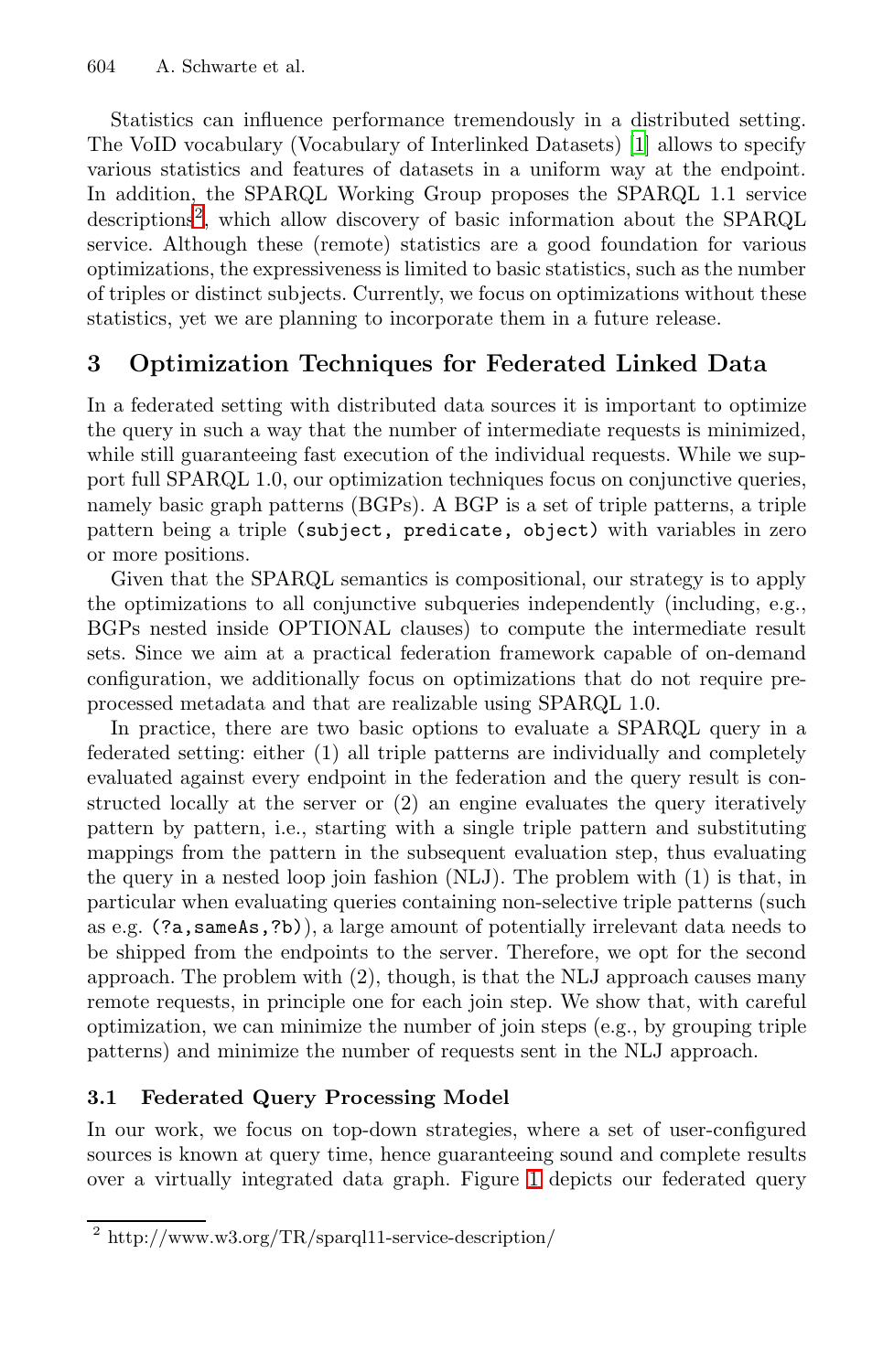<span id="page-4-0"></span>processing model, which closely follows the common workflow for general distributed query processing [11]. First, the SPARQL query is parsed and transformed into an internal representation (cf. [Fig](#page-6-1)ure 2). Next, the relevant sources for each triple pattern are determined from the configured federation members using SPARQL ASK requests in conjunction with a local cache (Section 3.2). The remaining optimization steps include join order optimization (Section 3.3) as well as forming *exclusive groups* (Section 3.4). The outcome of the optimization step is the actual query execution plan. During query execution, subqueries are generated and evaluated at the relevant endpoints. The retrieved partial results are aggregated locally and used as input for the remaining operators. For iterative join processing the *bound joins* technique (Section 3.5) is applied to reduce the number of remote requests. Once all operators are executed, the final query result is returned to the client.



**Fig. 1.** Federated Query Processing Model

As a running example, Figure 2 depicts Life Science query 6 from our benchmark collections (Section 5) and illustrates the corresponding unoptimized query plan. The query computes all drugs in Drugbank<sup>3</sup> belonging to the category "Micronutrient" and joins computed information with corresponding drug names from the KEGG dataset<sup>4</sup>. A standard SPARQL query processing engine implementing the NLJ technique evaluates the first triple pattern in a single request, while the consecutive joins are performed in a nested loop fashion meaning that intermediate mappings of the left join argument are fed into the right join pattern one by one. Thus, the number of requests directly correlates with the number of intermediate results. In a federation, it must additionally be ensured that the endpoints appear *virtually integrated* in a combined RDF graph. This can in practice be achieved by sending each triple pattern to all federation members, using the union of partial results as input to the next operator.

#### <span id="page-4-1"></span>**3.2 Source Selection**

Triple patterns of a SPARQL query need to be evaluated only at those data sources that can contribute results. In order to identify these *relevant sources*, we

<sup>3</sup> http://www4.wiwiss.fu-berlin.de/drugbank/

<sup>4</sup> http://kegg.bio2rdf.org/sparql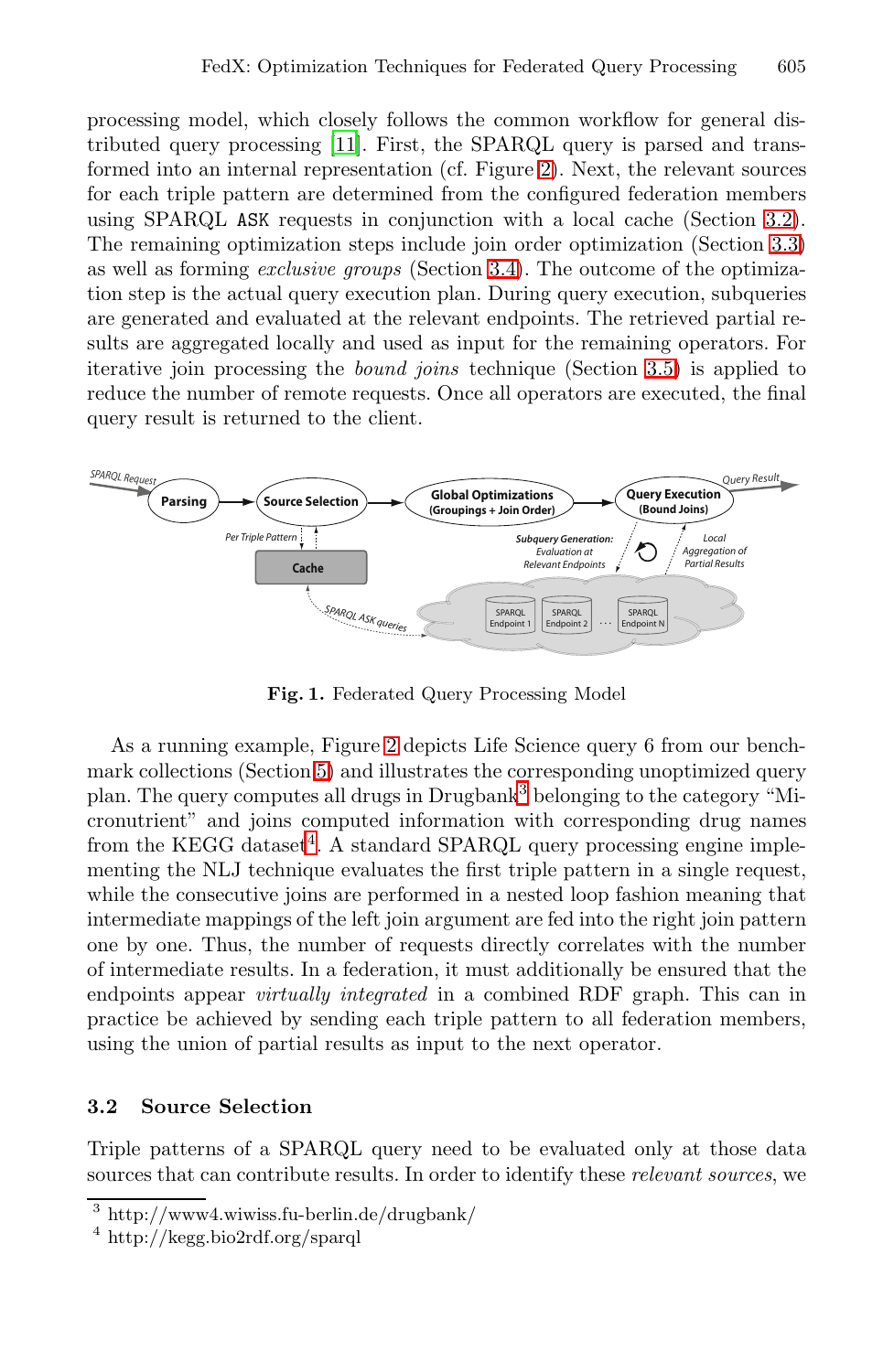

**Fig. 2.** Life Science Query 6 and the Corresponding Unoptimized Query Plan

use an effective technique, which does not require preprocessed metadata: before optimizing the query, we send SPARQL ASK queries for each triple pattern to the federation members and, based on the results, annotate each pattern in the query with its relevant source(s). Although this t[ech](#page-15-7)[niq](#page-15-2)[ue p](#page-15-3)ossibly overestimates the set of relevant data sources (e.g., for (?s, rdf:type, ?o) any data source will likely match during source selection, however, during [joi](#page-15-3)n evaluation with actual mappings substituted for ?s and ?o there might not be results), in practical queries many triple patterns are specific to a single data source. Note also that FedX uses a cache to remember binary provenance information (i.e., whether source  $S$  is relevant/irrelevant for a triple pattern) in order to minimize the number of remote ASK queries.

<span id="page-5-0"></span>Source selection has been discussed in previous works, e.g., [7, 14, 16]. However, existing approaches either require extensive local metadata or are too restrictive with respect to the SPARQL query language. In DARQ [16], for instance, relevant sources are determined using predicate lookups in so-called preprocessed *service descriptions*, hence requiring all predicates to be bound in a SPARQL query. The SPARQL 1.1 federation extension requires to specify sources in the query using the SERVICE keyword. In our approach we do not oblige the user to specify sources, while still offering efficient query computation.

### **3.3 Join Ordering**

The join order determines the number of intermediate results and is thus a highly influential factor for query performance. For the federated setup, we propose a rule-based join optimizer, which orders a list of joi[n ar](#page-6-0)guments (i.e., triple patterns or groups of triple patterns) according to a heuristics-based cost estimation. Our algorithm uses a variation of the variable counting technique proposed in [22] and is depicted in Algorithm 1. Following an iterative approach it determines the argument with lowest cost from the remaining items (line 5-10) and appends it to the result list (line 13). For cost estimation (line 6) the number of free variables is counted considering already bound variables, i.e., the variables that are bound through a join argument that is already ordered in the result list. Additionally, we apply a heuristic that prefers *exclusive groups* (c.f. Section 3.4) since these in many cases can be evaluated with the highest selectivity.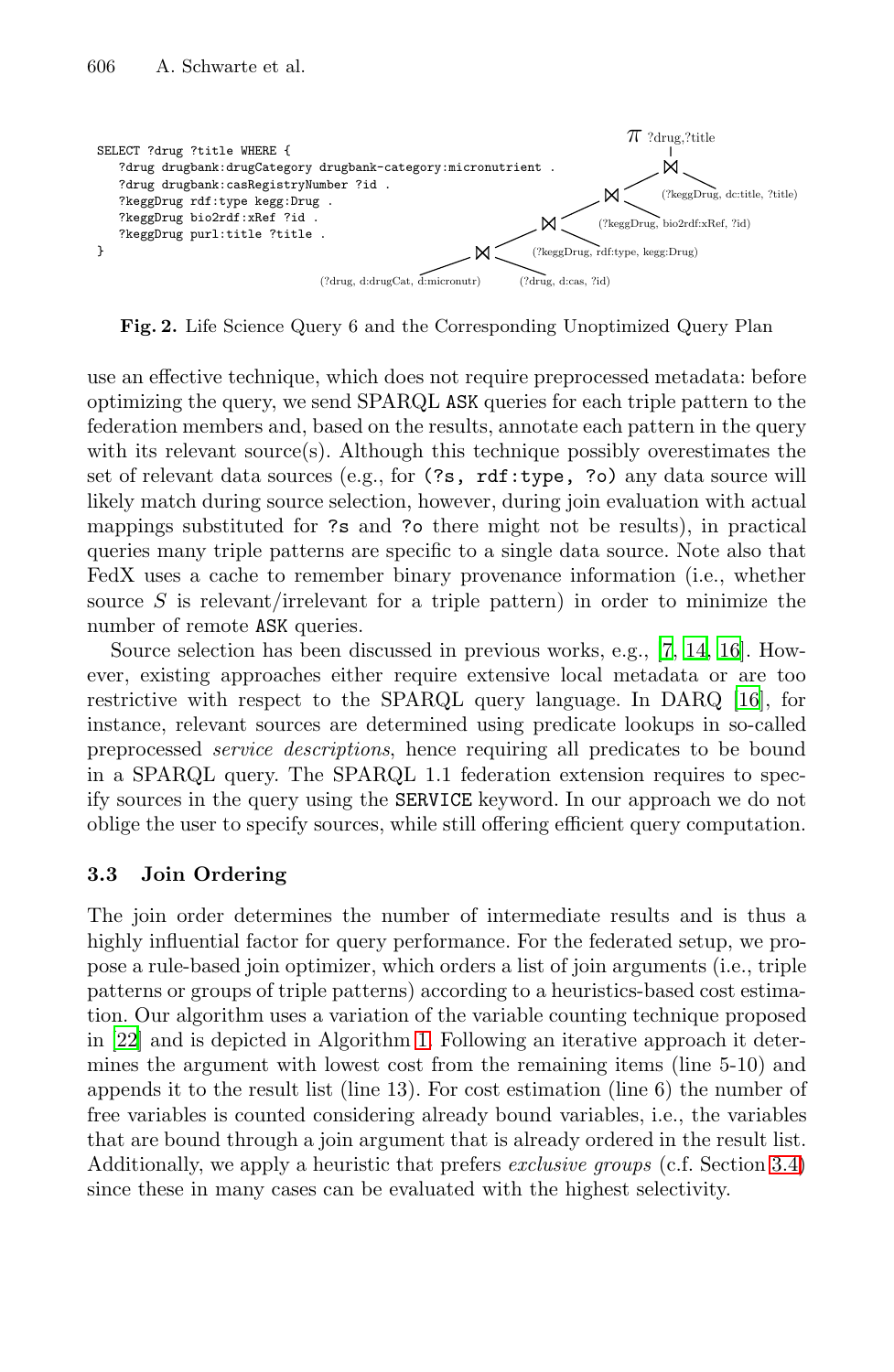**Algorithm 1.** Join Order Optimization

```
order(joinargs: list of n join arguments) {
 1: left \leftarrow \text{joinargs}<br>2: \text{joinvars} \leftarrow \emptyset2: joinvars \leftarrow \emptyset<br>3: for i = 1 to n do<br>4: mincost \leftarrow M4: mincost \leftarrow MAX\_VALUE<br>5: for all i \in left do
 5: for all j \in left do<br>6: cost \leftarrow estimate<br>7: if cost < minco.<br>8: arg \leftarrow jcost \leftarrow estimateCost(i, ionvars)7: if cost < mincost then
 8: \arg \leftarrow j<br>9. \min_{\text{meas }i}9: mincost \leftarrow cost<br>10: end if<br>11: end for
                   end if
11: end for
12: joinvars ← joinvars ∪ vars(arg))<br>13: result[i] \leftarrow arg13: result[i] \leftarrow arg<br>
14: left \leftarrow left - arg<br>
15: end for
15: end for
16: return result }
```
### **3.4 Exclusive Groups**

High cost in federated query processing results from the local execution of joins at the server, in particular when joins are processed in a nested loop fashion. To minimize these costs, we introduce so-called *exclusive groups*, which play a central role in the FedX optimizer:

**Definition 1.** Let  $t_1 \ldots t_n$  be a set of triple patterns (corresponding to a conjunctive *query*),  $S_1 \ldots S_n$  *be distinct data sources, and*  $S_t$  *the set of relevant sources for triple pattern t.* For  $s \in \{S_1, \ldots, S_n\}$  *we define*  $E_s := \{t \mid t \in \{t_1..t_n\} \text{ s.t. } S_t = \{S\} \}$  *as the exclusive groups for source S, i.e. the triple patterns whose single relevant source is S.*

Exclusive groups with size  $\geq 2$  can be exploited for query optimization in a federated setting: instead of sending the triple patterns of such a group sequentially to the (single) relevant source, we can send them together (as a conjunctive query), thus executing them in a single subquery at the respective endpoint. Hence, for such groups only a single remote request is necessary, which typically leads to a considerably better performance because the amount of data to be transferred through the network and the number of requests often can be minimized by evaluating the subquery at the endpoint. This is because in many cases triple patterns that are not relevant for the final result are filtered directly at the endpoint, and on the other hand because the communication overhead of sending subqueries resulting from a nested loop join is avoided entirely. Correctness is guaranteed as no other data source can contribute to the group of triple patterns with further information.

<span id="page-6-1"></span>In Figure 3, we illustrate the optimized query execution plan for our running example. During source selection, we annotate each triple pattern with its relevant sources and identify two exclusive groups, denoted as  $\sum_{excl}$ . For this query, we can reduce the number of local joins from four to just two.

#### **3.5 Bound Joins**

By computing the joins in a block nested loop fashion, i.e., as a distributed semijoin, it is possible to reduce the number of requests by a factor equivalent to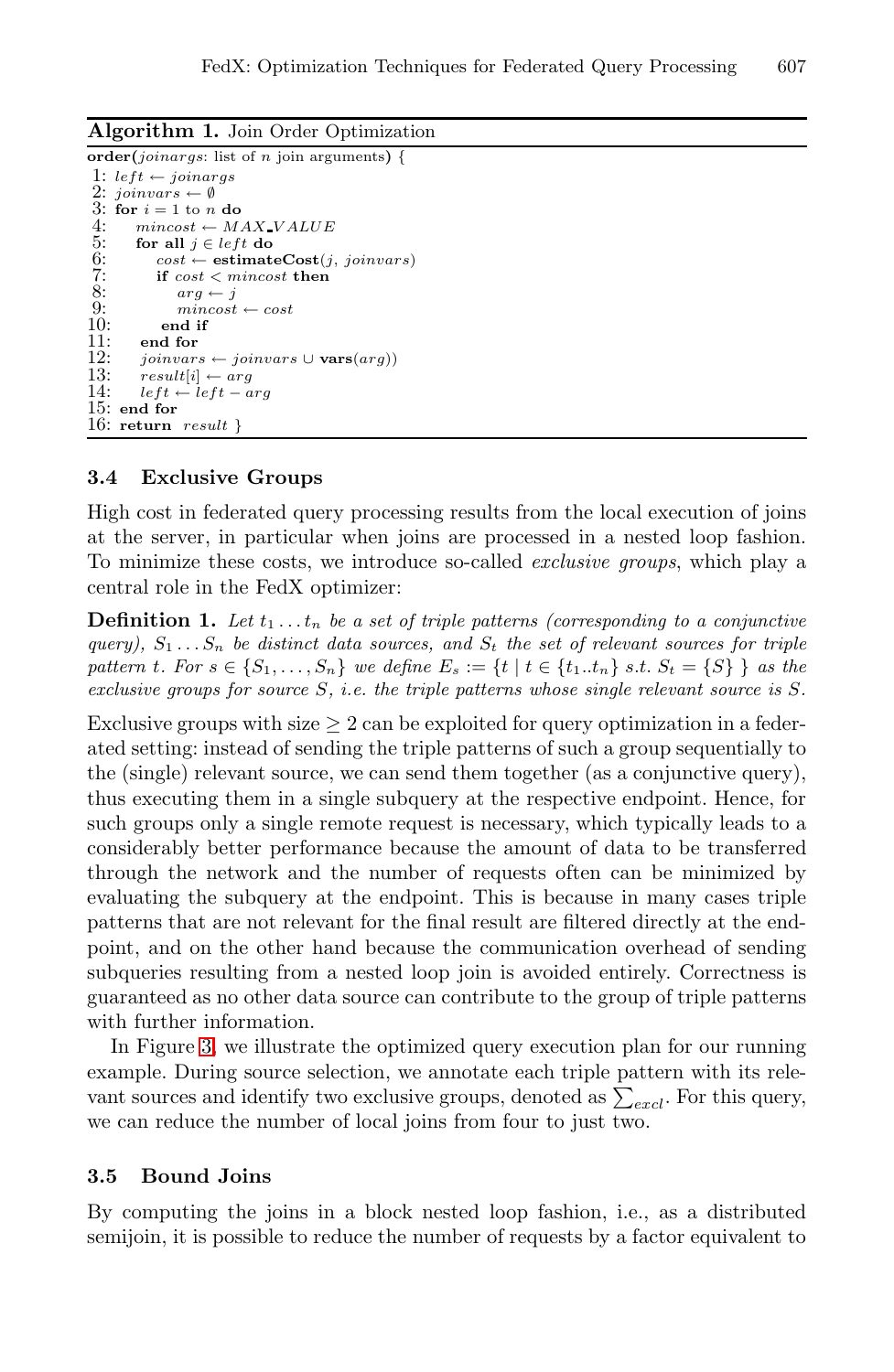

**Fig. 3.** Execution Plan of Life Science Query 6 (Including Optimizations)

the size of a *block*, in the following referred to as an *input sequence*. The overall idea of this optimization is to group a set of mappings in a single subquery using SPARQL UNION constructs. This grouped subquery is then sent to the relevant data sources in a single remote request. Finally, some post-processing is applied locally to retain correctness. We propose th[e](#page-7-0) *bound join* technique and discuss the technical insights below.

In the following, we illustrate bound join processing for the triple pattern (?S, name, ?O). For the example, assume that values for ?S have been computed yielding the input sequence *I* :=[\[?](#page-7-0)S=Person1,?S=Person2,?S=Person3]. Further, let us assume that the database (where we evaluate the triple pattern) contains the RDF triples  $t_1$ =(Person1, name, 'Peter') and  $t_2$ =(Person3, name, 'Andreas'). When evaluating the query sequentially for the bindings in the input sequence  $I$ , we obtain the result depicted in Figure 4 a). While the naive NLJ approach requires distinct subqueries for each input mapping substituted into the triple pattern (e.g., Person1, name, ?O), our bound join solution allows to evaluate the complete input sequence in a single grouped subquery. The concrete subquery for this example is depicted in Figure 4 b).

<span id="page-7-0"></span>To guarantee correctness of [t](#page-7-0)he final result, we have to address three issues within the subquery:  $(1)$  we need to keep track of the original mappings,  $(2)$  possibly not all triple patterns yield results, and (3) the results of the subquery may be in arbitrary order. Our solution to this is an effective renaming technique: we annotate variable names in the subquery with the index of the respective mapping from the input sequence, e.g., for the first input mapping the constructed bound triple pattern is (Person1, name, ?0\_1). This renaming technique allows to implicitly identify correspondences between partial subquery results and input mappings in a post-processing step. Figure 4 c) depicts the results of this subquery evaluated against our sample database. In the post-processing step the final result is reconstructed by matching the retrieved partial results to the



**Fig. 4.** Sample execution for bound join processing of (?S, name, ?O)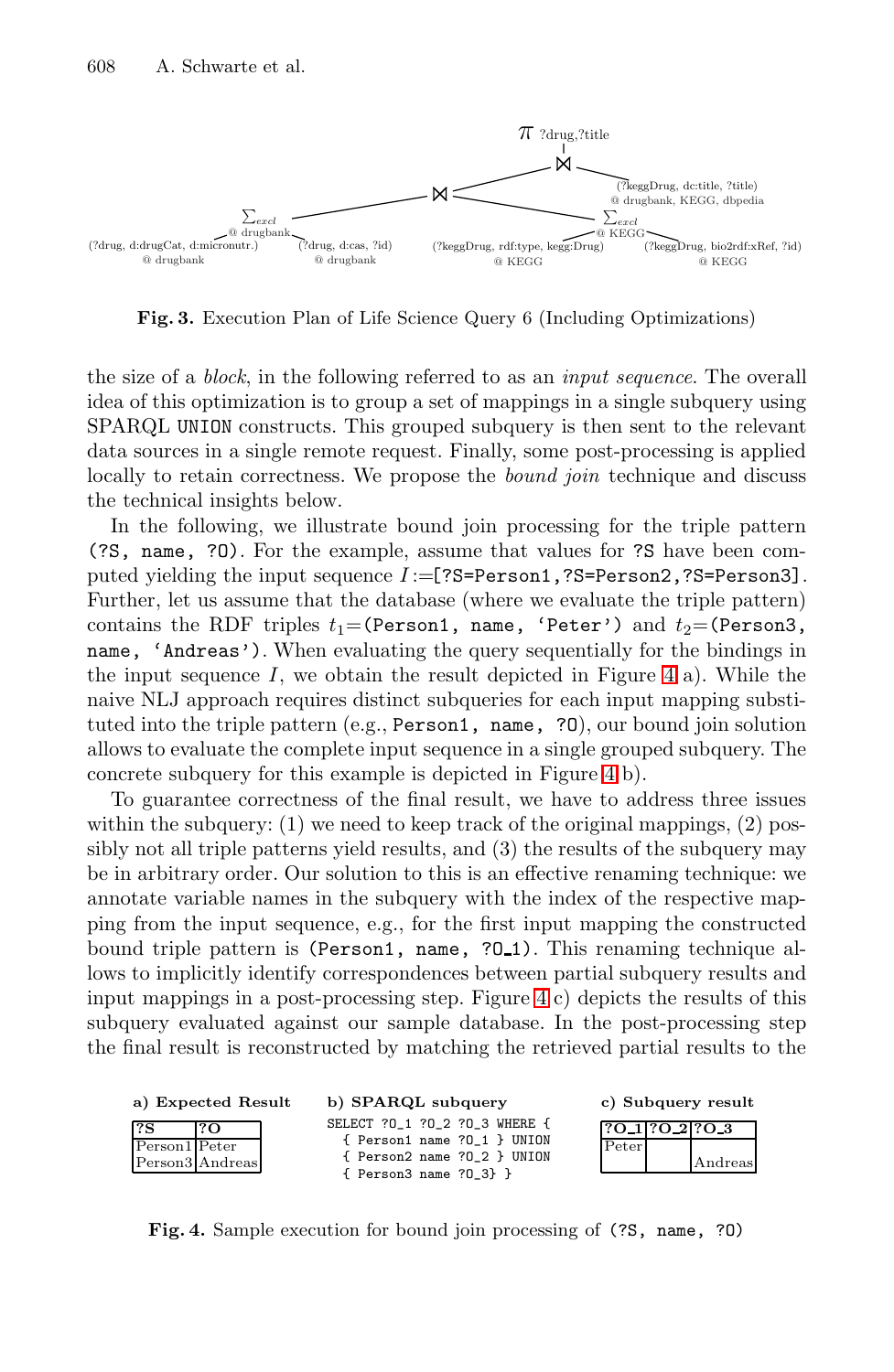corresponding input [ma](#page-14-0)[ppi](#page-15-9)ng using the index annotation in the variable name, and then performing the inverse renaming. In our running example, for instance, variable ?0<sub>-1</sub> is linked to the first position in the input sequence; therefore, the binding from ?0.1 to 'Peter' is combined with the first binding for ?S in the input sequence, yielding the first result in Figure 4 a). Bound join processing can be trivially generalized to an input sequence of *N* mappings. For a detailed formalization and a technical discussion we refer the interested reader to [19].

<span id="page-8-0"></span>A similar technique is discussed in [6, 24]. The authors propose to use a distributed semijoin sending the buffered mappings as additional conditions in a SPARQL FILTER expression. Although the theory behind this technique is similar to *bound joins*, in practice it is far less efficient than using UNIONs. We observed that for many available SPARQL endpoints the whole extension for a triple pattern is evaluated prior to applying the FILTER expressions. In the working draft for SPARQL 1.1 federation extensions, the W3C proposes the BINDINGS keyword to efficiently communicate constraints in the form of mappings to SPARQL endpoints, allowing to process sets of mappings corresponding to a block in a single subquery. [W](#page-8-1)e achieve a distributed semijoin without requiring this feature, using only SPARQL 1.0 language constructs. Clearly, our approach can easily be extended to utilize SPARQL 1.1 BINDINGS in the future.

### **4 FedX - I[mp](#page-8-2)[lem](#page-15-10)entation**

Having introduced various optimizations for distributed federated query processing on Linked Data, in this section we present  $\text{FedX}^5$ , a solution implementing the previously discussed techniques. FedX represents a practical solution for efficient federated query processing on heterogeneous, *virtually integrated* Linked Data sources. The practicability of FedX has been demonstrated in various scenarios in the Information Workbench<sup>6</sup> [20].

### **4.1 Architecture and Design**

<span id="page-8-2"></span><span id="page-8-1"></span>FedX has been developed to provide an efficient solution for distributed query processing on Linked Data. It is implemented in Java and extends the Sesame framework with a federation layer. FedX is incorporated into Sesame as SAIL (Storage and Inference Layer), which is Sesame's mechanism for allowing seamless integration of standard and customized RDF repositories. The underlying Sesame infrastructure enables heterogeneous data sources to be used as endpoints within the federation. On top of Sesame, FedX implements the logics for efficient query execution in the distributed setting utilizing the basic Sesame infrastructure (i.e., query parsing, Java mappings, I/O components) and adding the necessary functionality for data source management, endpoint communication and – most importantly – optimizations for distributed query processing.

<sup>5</sup> http://www.fluidops.com/FedX

 $6$  http://www.fluidops.com/information-workbench/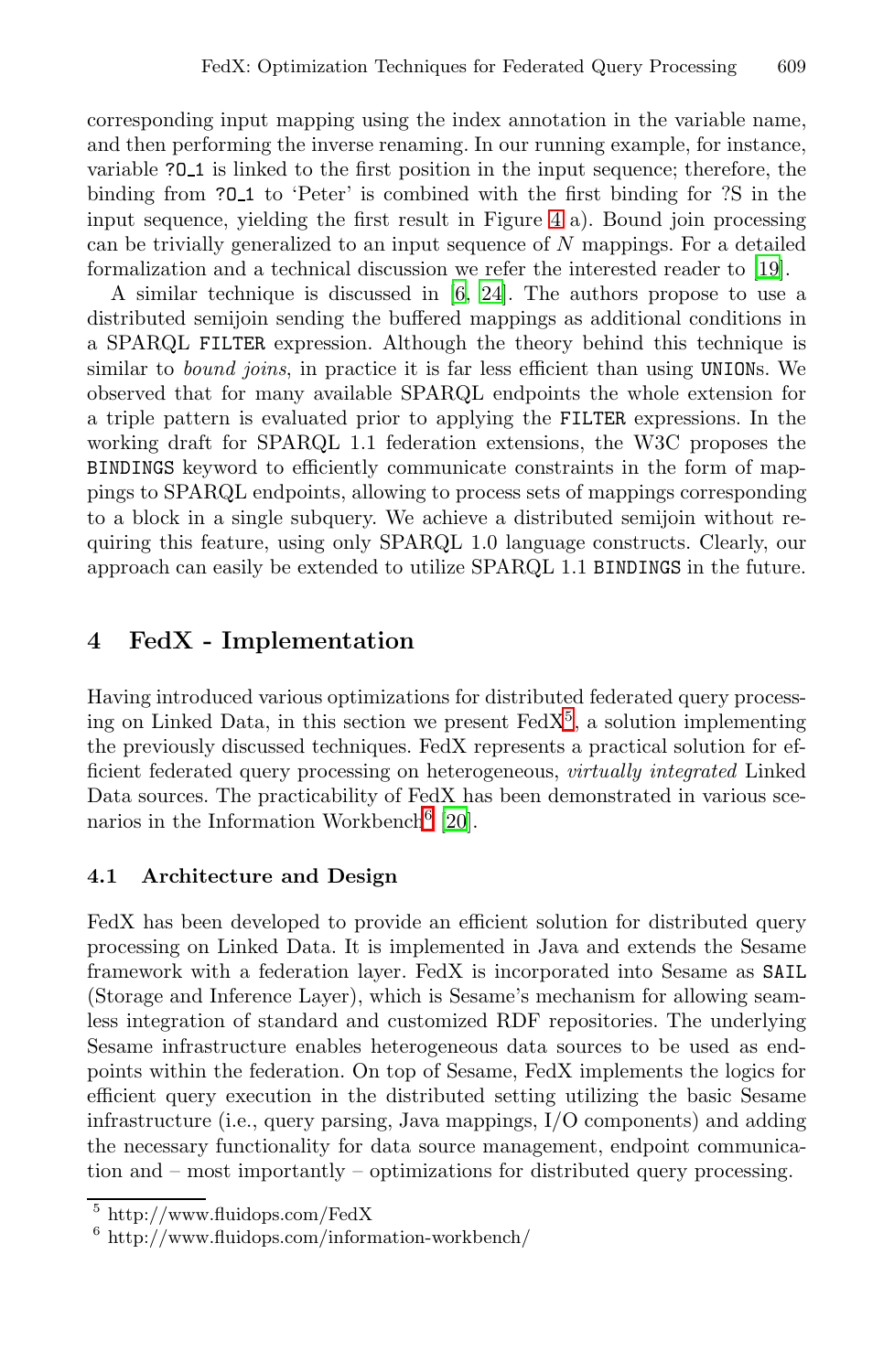<span id="page-9-0"></span>In FedX, data sources can be added to a federation in the form of any implementation of a Sesame repository. Standard implementations are provided for local, native Sesame repositories as well as for remote SPARQL endpoints. Furthermore, customized mediators can be integrated by implementing the appropriate Sesame interface. With these mediators different types of federations are possible: SPARQL federations integrating (remote) SPARQL endpoints, local federations consisting of native, local Sesame repositories, or hybrid forms. In the SPARQL federation, communication with the endpoints is done using HTTPbased SPARQL requests, while in the local case the native Java interfaces are employed. In the remainder of this paper, we focus on SPARQL federations.

#### **4.2 Parallelization**

Query processing in a federated, distributed environment is highly parallelizable meaning that different subqueries can be executed at the data sources concurrently. FedX incorporates a sophisticated parallelization infrastructure, which uses a multithreaded worker pool to execute the joins, i.e., *bound joins* (Section 3.5), and union operators in a highly parallelized fashion. In addition, we employ a pipelining approach such that intermediate results can be processed in the next operator as soon as they are ready – yielding higher throughput.

The parallelization architecture in FedX is realized by means of a Scheduler implementation managing a set of ParallelTasks and a pool of WorkerThreads. A ParallelTask refers to a prepared subquery to be executed at a particular data source. As an example, consider a task representing a single step of a nested loop join. In the scheduler, all tasks are maintained in a FIFO queue that the workers *pull* new tasks from. To reduce synchronization costs, worker threads are *paused* when they are idle, and notified when there are new tasks available. Note that only a single worker thread is notified if a new task arrives to avoid unnecessary synchronization overhead. Moreover, worker threads only go to sleep when there are no further tasks in the queue to avoid context switches. After experimenting with different configurations, we defined 25 worker threads for the scheduler as de[faul](#page-9-0)t.

### **4.3 Physical Join and Union Operators**

For the physical JOIN operator, we tested with two variants: (1) parallel execution using a simple nested loop join and (2) our *bound join* technique, which we call *controlled worker join* (CJ) and *controlled bound worker join* (CBJ), respectively. Both variants generate tasks for each (block) nested loop iteration and submit them to the scheduler (Section 4.2). The scheduler then takes care of the controlled parallel execution of the tasks. For both, the CJ and CBJ implementation, synchronization is needed because the partial results of tasks belonging to the same join are merged, i.e., all partial results of a particular join are added to the same result set. In SPARQL federations, where (remote) requests cause a certain base cost, the CBJ operator improves performance significantly (see Section 5.2 for details) because the number of requests can be reduced tremendously. This is also the default implementation used in a SPARQL federation.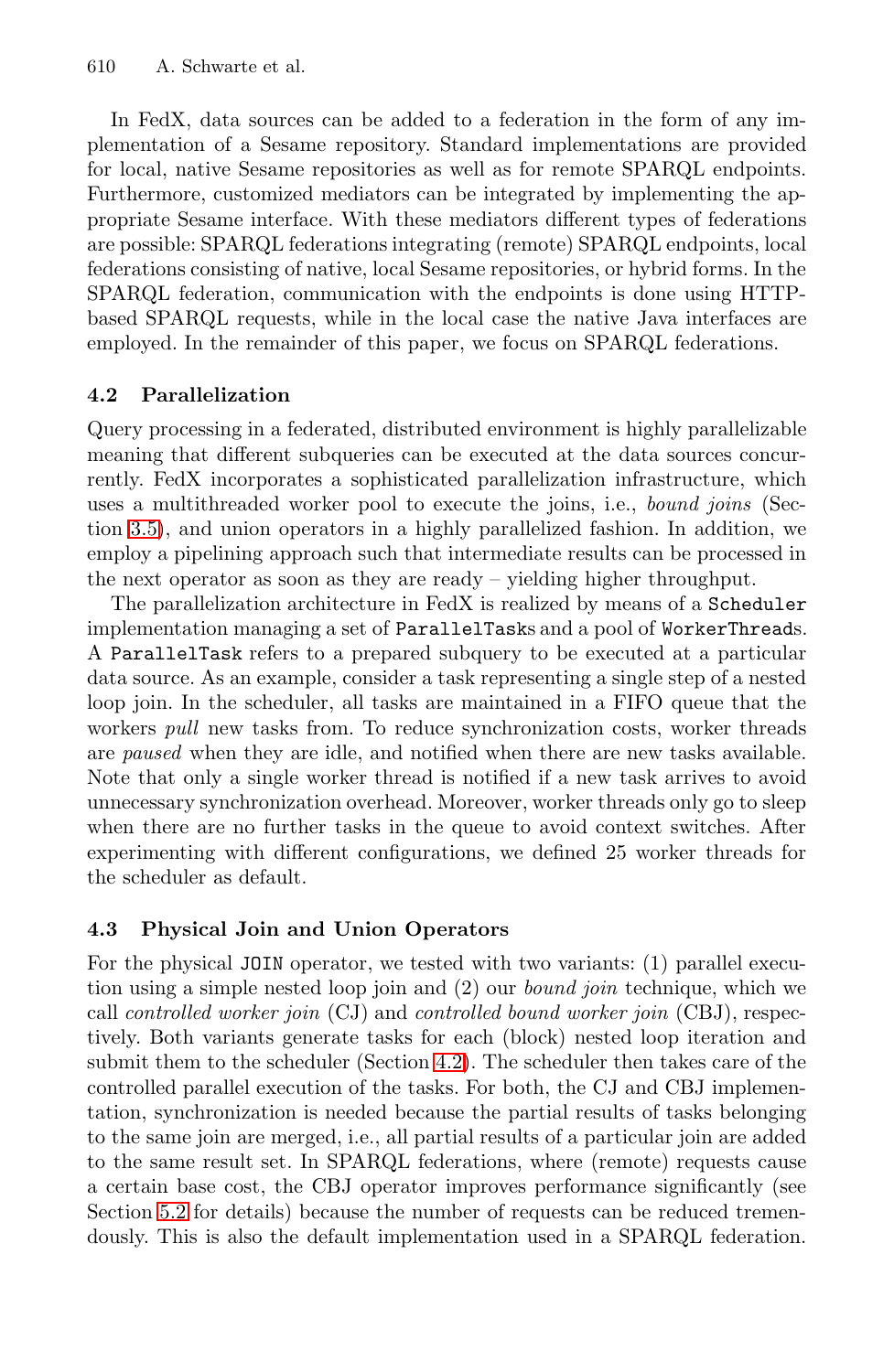Note that in local federations with native Sesame stores the first approach, i.e., the CJ operator, outperforms bound joins because simple subqueries with a single triple patter[n on](#page-9-0)ly, can be evaluated faster. This is because the data source can be accessed through native Java interfaces using Sesame's getStatements method, i.e., without prior SPARQL query construction.

Similarly, we provide two implementations for the UNION operator: a *synchronous union* (SU) and a *controlled worker union* (CU). The *synchronous union* executes its operands in a synchronous fashion, i.e., one union task after the other, thus avoiding synchronization overhead. In contrast, the *controlled worker union* executes the particular operands using the above described parallelization infrastructure (Section 4.2). The decision which implementation to use in a particular setup depends on the tradeoff between synchronization overhead and execution cost of an operand. In a remote setup, for instance, FedX benefits from parallel execution of a union since network latency and HTTP overhead typically outweigh synchronization costs. Note that union in this context does not solely refer to the SPARQL UNION operator but also to subqueries, which have to be evaluated at several relevant data sources resulting in a union of intermediate results. Consequently, for a SPARQL federation the *controlled worker union* is the implementation of choice, and for a local federation unions are evaluated using the *synchronous union* implementation. Note that SPARQL UNIONs are always executed in the p[ar](#page-10-0)allelization architecture described above.

### **5 Evaluation**

In this section, we evaluate FedX and analyze the performance of our optimization techniques. With the goal of assessing the practicability of our system, we run various benchmarks and compare the results to state-of-the-art federated query processing engines. I[n](#page-10-1) [o](#page-10-1)[ur](#page-15-11) benchmark, we compare the performance of FedX with the competitive systems DARQ [an](#page-14-2)[d](#page-15-12) [A](#page-15-12)liBaba<sup>7</sup> since these are comparable to FedX in terms of functionality and the implemented query processing approach. Unfortunately, we were not able to obtain a prototype of the system presented in [2] for comparison.

### **5.1 Benchmark Setup**

As a basis for our evaluation we use  $\text{FedBench}^{8}$  [17], a comprehensive benchmark suite, which in contrast to other SPARQL benchmarks[4, 18] focuses on analyzing the efficiency and effectiveness of *federated* query processing strategies over semantic data. FedBench covers a broad range of scenarios and provides a benchmark driver to perform the benchmark in an integrative manner.

<span id="page-10-1"></span><span id="page-10-0"></span>We select the Cross Domain (CD) as well as the Life Science (LS) data collections from the FedBench benchmark. The reason for our choice lies in the nature of the queries and data sets: both query sets implement realistic queries on top of real-world data from the Linked Open Data cloud. The queries focus on aspects

<sup>7</sup> http://www.openrdf.org/

<sup>8</sup> FedBench project page: http://code.google.com/p/fbench/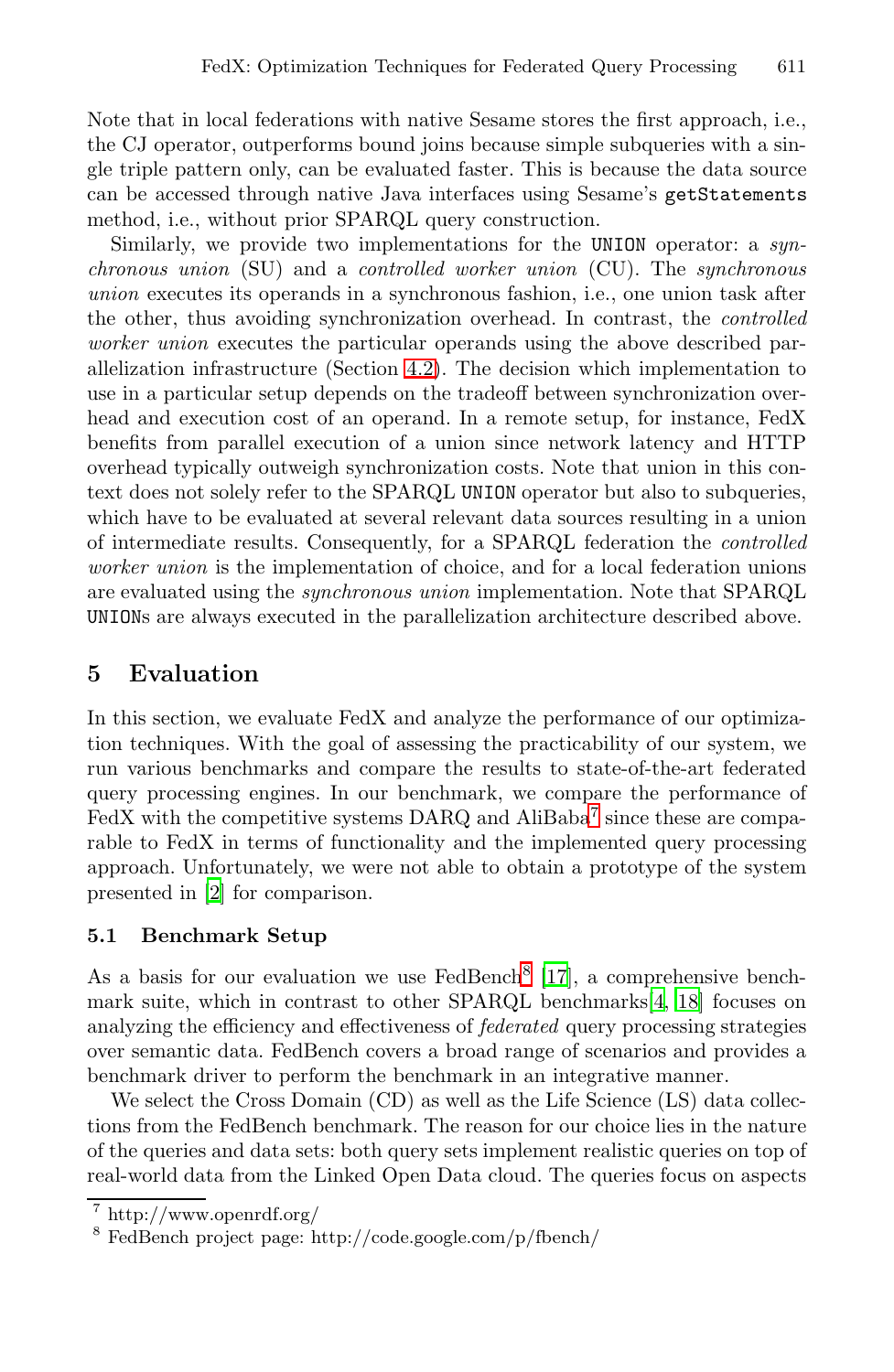<span id="page-11-0"></span>**Table 1.** Query characteristics of benchmark queries (a) and datasets used (b): Number of triple patterns ( $\#\text{Tp}$ ), data sources ( $\#\text{Src}$ ) and results ( $\#\text{Res}$ ); number of triples included in datasets (#Triples) and preprocessing time for DARQ Service Description (SD) in hh:mm:ss

| a) Query Characteristics |      |      |         |              |                   |      |      |  | b) Datasets    |              |                     |  |
|--------------------------|------|------|---------|--------------|-------------------|------|------|--|----------------|--------------|---------------------|--|
| Cross Domain (CD)        |      |      |         |              | Life Science (LS) |      |      |  |                |              | $\#Triples$ DARQ SD |  |
|                          | #Tp. | #Src | $\#Res$ |              | #Tp.              | #Src | #Res |  | $DB$ pedia     | 43.6M        | 01:05:46            |  |
|                          |      |      | 90      |              | 2                 |      | 1159 |  | <b>NYTimes</b> | 335k         | 00:00:09            |  |
| $\mathbf 2$              | з    | 2    |         | $\mathbf{r}$ | 3                 | 4    | 333  |  | LinkedMDB      | 6.15M        | 01:07:39            |  |
| 3                        | .,   | 5    | 2       | 3            | 5                 |      | 9054 |  | Jamendo        | 1.05M        | 00:00:20            |  |
|                          |      | 5    |         |              |                   |      | 3    |  | GeoNames       | 108M         | 'a<br>n.            |  |
| 5                        |      | 5    |         | 5            | 6                 |      | 393  |  | KEGG           | $1.09\rm{M}$ | 00:00:18            |  |
| 6                        |      | 4    |         | 6            | 5                 |      | 28   |  | Drugbank       | 767k         | 00:00:12            |  |
|                          |      | 5    |         |              | 5                 |      | 144  |  | ChEBI          | 7.33M        | 00:01:16            |  |
|                          |      |      |         |              |                   |      |      |  |                |              |                     |  |

relevant for query processing over multiple sources and vary in join complexity, [q](#page-11-0)uery result size, the number of data sources involved, and structure (i.e., star shaped, chain, or hybrid). Figure 2 in Section 3.1 depicts Life Science query 6 as an example; for space reasons we refer the interested reader to the FedBench project page for the complete query set. To give a better understanding of the queries, we summarize some characteristics in Table 1 a). In particular, we depict the number of triple patterns, reference the number of results on the domain's data sets, and an estimate of the relevant data sources (possibly overestimated).

The used data sources in the two scenarios are part of the Linked Open Data cloud. Table 1 b) summarizes the included data collections. Details to the datasets and various advanced statistics are provided at the FedBench project page. To ensure reproducibility and reliability of the service, we conducted our experiments on local copies of the SPARQL endpoints using the infrastructure provided by FedBench, i.e. for each data source a local process is started publishi[ng](#page-11-0) the respective data as individual SPARQL endpoint; we did not introduce an additional delay to simulate network latency. All federation engines access the data sources via the SPARQL protocol.

For the respective scenarios, we specify the relevant data sources as federation members upfront (Cross Domain: DBpedia, NYTimes, LinkedMDB, Jamendo, GeoNames; Life Sciences: KEGG, Drugbank, ChEBI, DBpedia). Note that DARQ required additional preprocessing of the *service descriptions*, which are needed for their source selection approach. The duration of this preprocessing is depicted in Table 1 b). Even with 32GB RAM provided, a service description for GeoNames could not be generated with DARQ's tools. Hence, we had to omit the evaluation of DARQ for queries CD6 and CD7 (which require data from GeoNames). Thus, the federation for the Cross Domain scenario had one member less for DARQ.

All experiments are carried out on an HP Proliant DL360 G6 with 2GHz 4Core CPU with 128KB L1 Cache, 1024KB L2 Cache, 4096KB L3 Cache, 32GB 1333MHz RAM, and a 160 GB SCSI hard drive. A 64bit Windows 2008 Server operating system and the 64bit Java VM 1.6.0 22 constitute the software environment. Sesame is integrated in version 2.3.2 and AliBaba's 2.0b3 build was used. In all scenarios we assigned 20GB RAM to the process executing the query,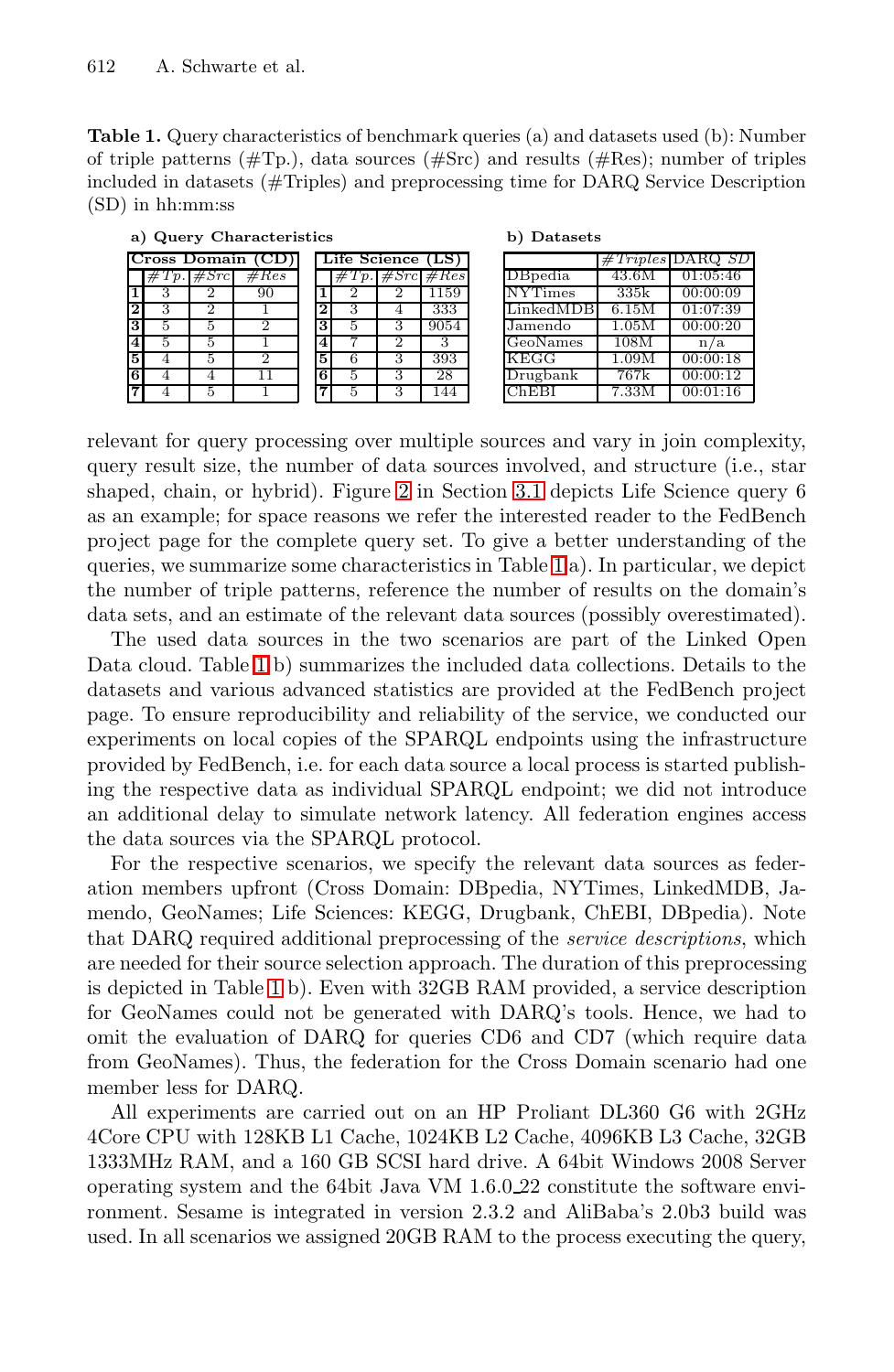i.e. the query processing engine that is wrapped in the FedBench architecture. In the SPARQL feder[at](#page-13-0)ion we additionally assign 1GB RAM to each individual SPARQL endpoint process. For all experiments we defined a timeout of 10 minutes and all queries are executed 5 times, following a single warm-up run. All systems are run in their standard configurations.

### **5.2 Experimental Results**

Figure 5 summarizes our experimental results of the Cross Domain and Life Science scenarios in a SPARQL federation. We depict the average query runtimes for AliBaba, DARQ, and FedX in Figure 5 a). As an overall observation, we find that FedX improves query performance significantly for most queries. Only in Query CD2 DARQ outperforms FedX. The reason is that FedX' exclusive group optimization in this query is more expensive than using simple triple patterns because the used SPARQL endpoint is more efficient for simple triple patterns for very small intermediate result sets (which is the case in this query as each triple pattern yields only a single result). For many queries the total runtime is improved by more than an order of magnitude. Moreover, timeouts and evaluation errors for this set of realistic queries are removed entirely. The improvement is best explained by the reduction in the number of requests, for which we provide a detailed analysis below. With our optimization techniques, we are able to reduce the number of requests significantly, e.g., from 170,579 (DARQ) and 93,248 (AliBa[ba](#page-13-0)) to just 23 (FedX) for query CD3. Such a reduction is made possible by the combined use of our optimization approaches, in particular source selection, exclusive groups, join reordering, and bound joins. Note that query CD2 and LS2 are not supported in DARQ since the query contains an unbound predicate, and that CD6 and CD7 are omitted since we were not able to generate the service description with 32GB RAM.

To measure the influence of caching the results of ASK requests during source selection, we performed a benchmark with activated and deactivated cache. The results are summarized in Figure 5 b). We observe that there is a slight overhead due to the additional communication. However, even with these ASK requests FedX significantly outperforms the state-of-the art systems for most queries. Our source selection technique – which in contrast to DARQ does not need preprocessed metadata – thus is effective in the federated setting.

Figure 5 c) summarizes the total number of requests sent to the data sources during query evaluation in the SPARQL federation. In particular, we indicate the results for AliBaba and DARQ, as well as for FedX with a nested loop implementation of the *controlled worker join* (CJ) and in the bound join variant using the *controlled worker bound join* (CBJ). These numbers immediately explain the improvements in query performance of FedX. With our optimization techniques, FedX is able to minimize the number of subqueries necessary to process the queries. Consider as an example query CD5: FedX is able to answer this query in just 18 requests, while DARQ needs 247,343. This is obviously immediately reflected in query runtime, which is just 0.097s in the case of FedX and 294.890s for DARQ. Note that the timeouts and the long runtimes of AliBaba and DARQ are easily explained with the number of requests sent to the endpoints.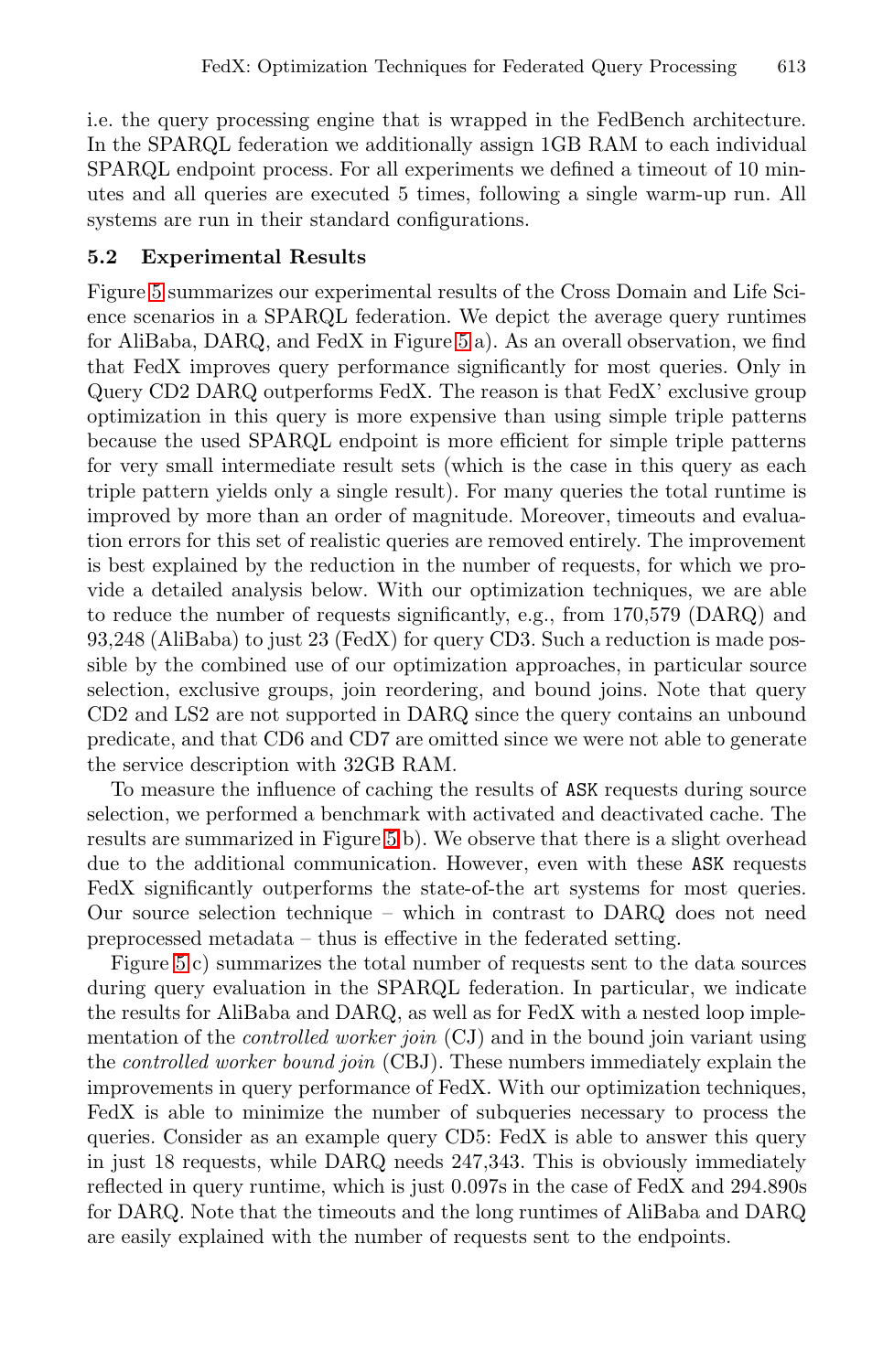<span id="page-13-0"></span>

**Fig. 5.** Experimental Results of Cross Domain (CD) and Life Science (LS) Queries in SPARQL Federation: a) Benchmark Results of AliBaba, DARQ, and FedX. b) Influence of Caching ASK Requests for Source Selection. c) Total Number of Requests sent to Endpoints; Parentheses Indicate Timeouts after 10min or Evaluation Errors. d) Comparison of Join Operator Implementations in the SPARQL Federation: *Controlled Worker Join* (CJ), *Controlled Worker Bound Join* (CBJ). All Runtimes in Seconds.

In Figure 5 d) we compare the physical join operators of the *controlled worker join* (CJ) and *controlled worker bound join* (CBJ), which use the NLJ and bound joins (BNLJ) technique, respectively. We observe that the CBJ implementation significantly improves performance over the simple CJ variant since in a SPARQL federation we tremendously benefit from the reduction in the number of requests due to bound joins.

## **6 Conclusion and Outlook**

In this paper, we proposed novel optimization techniques for efficient SPARQL query processing in the federated setting. As revealed by our benchmarks, bound joins combined with our grouping and source selection approaches are effective in terms of performance. By minimizing the number of intermediate requests, we are able to improve query performance significantly compared to state-of-theart systems. We presented FedX, a practical solution that allows for querying multiple distributed Linked Data sources as if the data resides in a *virtually*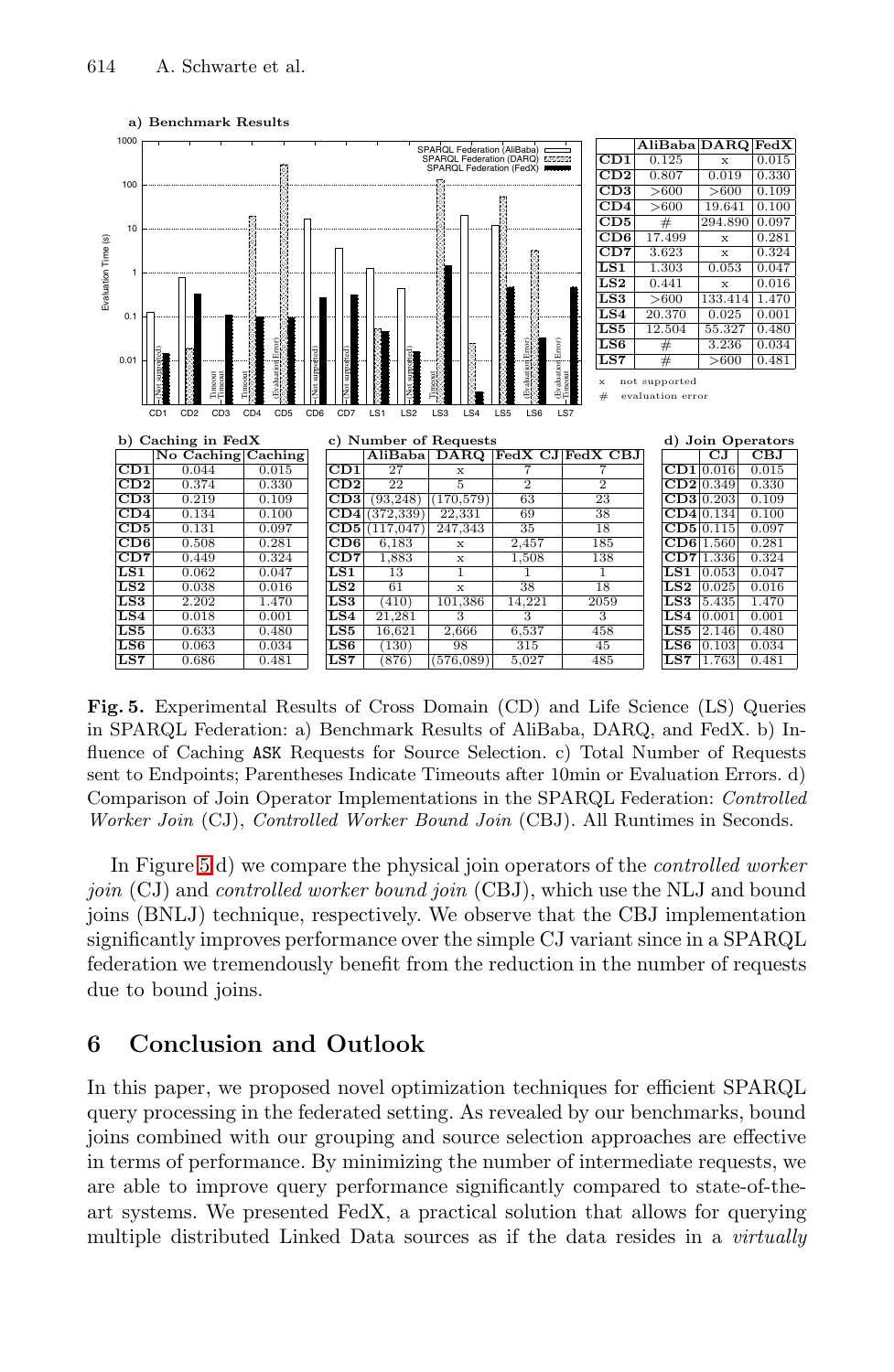*integrated* RDF graph. Compatible with the SPARQL 1.0 query language, our framework allows clients to integrate available SPARQL endpoints on-demand into a federation without any local preprocessing. While we focused on optimization techniques for conjunctive queries, namely basic graph patterns (BGPs), there is additional potential in developing novel, operator-specific optimization techniques for distributed settings (in particular for OPTIONAL queries), which we are planning to address in future work. As our experiments confirm, the optimization of BGPs alone (combined with common equivalence rewritings) already yields significant performance gains.

Important features for federated query processing are the federation extensions proposed for the upcoming SPARQL 1.1 language definition. These allow to specify data sources directly within the query using the SERVICE operator, and moreover to attach mappings to the query as data using the BINDINGS operator. When implementing the SPARQL 1.1 federation extensions for our next release, FedX can exploit these language features to furt[he](#page-14-3)r improve performance. In fact, the SPARQL 1.1 SERVICE keyword is a trivial extension, which enhances our source selection approach with possibilities for manual specification of new sources and gives the query designer more control.

Statistics can influence perfo[rmance tremendously in a](http://collabcloud.de/) distributed setting. Currently, FedX does not use any local statistics since we follow the design goal of on-demand federation setup. We aim at providing a federation framework, in which data sources can be integrated ad-hoc, and used immediately for query processing. In a future release, (remote) statistics (e.g., using VoID [1]) can be incorporated for source selection and to further improve our join order algorithm.

<span id="page-14-3"></span><span id="page-14-1"></span>**Acknowledgments.** Research reported in this paper was partially supported by the German BMBF in the project CollabCloud. http://collabcloud.de/

# **References**

- [1.](http://www.w3.org/DesignIssues/LinkedData.html) [Alexander,](http://www.w3.org/DesignIssues/LinkedData.html) [K.,](http://www.w3.org/DesignIssues/LinkedData.html) [Cyganiak,](http://www.w3.org/DesignIssues/LinkedData.html) [R.,](http://www.w3.org/DesignIssues/LinkedData.html) [Hau](http://www.w3.org/DesignIssues/LinkedData.html)senblas, M., Zhao, J.: Describing linked datasets - on the design and usage of void. In: Linked Data on the Web Workshop (LDOW 2009), in Conjunction with WWW 2009 (2009)
- <span id="page-14-2"></span>2. Buil-Aranda, C., Corcho, O., Arenas, M.: Semantics and Optimization of the SPARQL 1.1 Federation Extension. In: Antoniou, G., Grobelnik, M., Simperl, E., Parsia, B., Plexousakis, D., De Leenheer, P., Pan, J. (eds.) ESWC 2011. LNCS, vol. 6644, pp. 1–15. Springer, Heidelberg (2011)
- <span id="page-14-0"></span>3. Berners-Lee, T.: Linked data - design issues (2006), http://www.w3.org/DesignIssues/LinkedData.html (retrieved August 25, 2011)
- 4. Bizer, C., Schultz, A.: The Berlin SPARQL Benchmark. Int. J. Semantic Web Inf. Syst. 5(2), 1–24 (2009)
- 5. Erling, O., Mikhailov, I.: RDF support in the virtuoso DBMS. In: CSSW. LNI, vol. 113, pp. 59–68. GI (2007)
- 6. Görlitz, O., Staab, S.: Federated Data Management and Query Optimization for Linked Open Data. In: Vakali, A., Jain, L.C. (eds.) New Directions in Web Data Management 1. SCI, vol. 331, pp. 109–137. Springer, Heidelberg (2011)